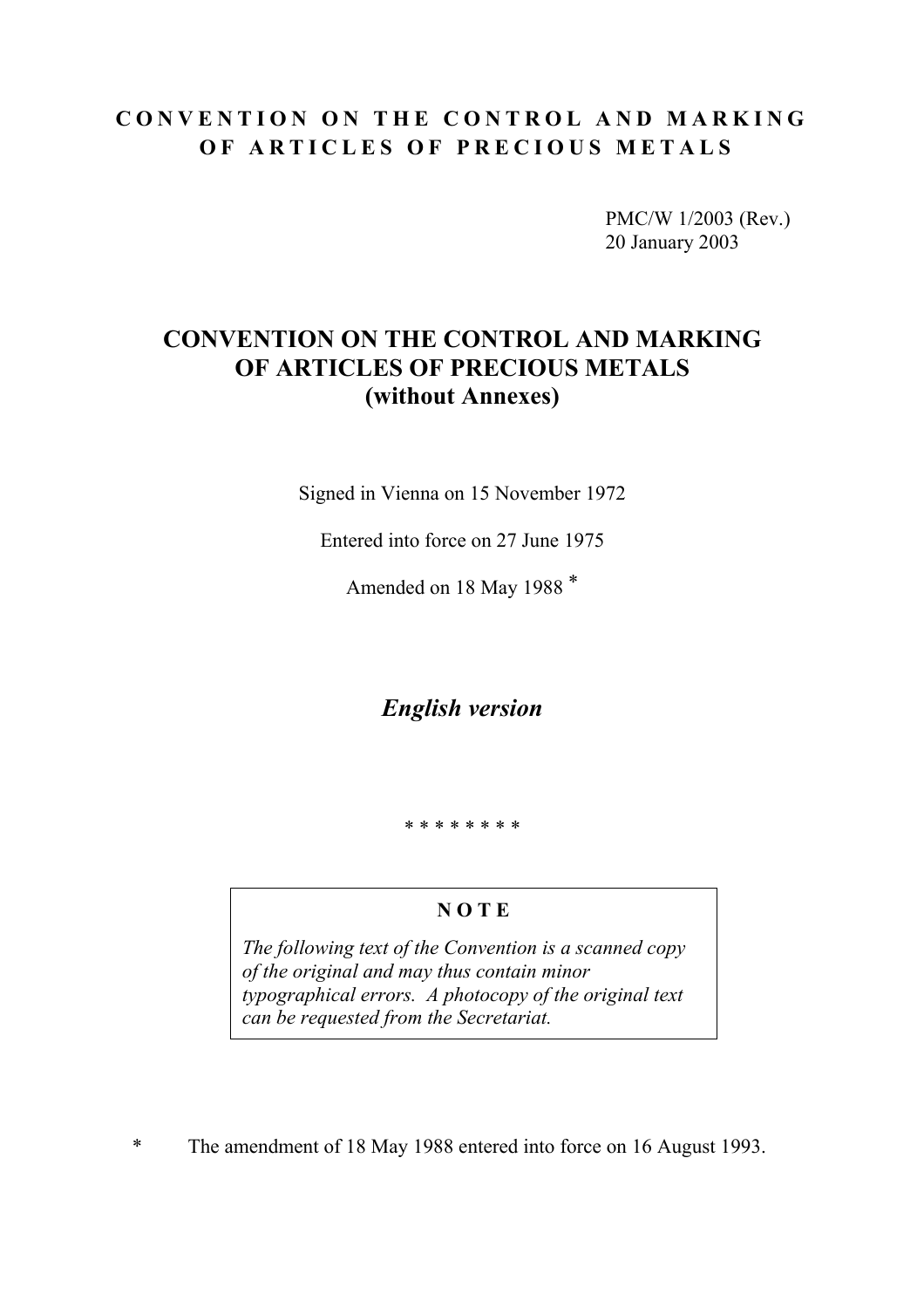## **PREAMBLE**

The Republic of Austria, the Republic of Finland, the Kingdom of Norway, the Portuguese Republic, the Kingdom of Sweden, the Swiss Confederation and the United Kingdom of Great Britain and Northern Ireland;

Desiring to facilitate international trade in articles of precious metals while at the same time maintaining consumer protection justified by the particular nature of these articles;

Have agreed as follows:

## **I Scope and Operation**

## **ARTICLE 1**

1. Legal provisions of a Contracting State which require articles of precious metals to be assayed by an authorized body and to be marked with official stamps so as to indicate that they have been satisfactorily assayed, or require such articles to be marked so as to indicate the sponsor, the nature of the metal or the standard of fineness, shall be deemed to be satisfied in respect of articles of precious metals imported from the territory of another Contracting State if such articles have been controlled and marked in accordance with the provisions of this Convention.

2. For articles controlled and marked in accordance with the provisions of this Convention an importing Contracting State shall not require further assaying or marking of a kind referred to in paragraph 1, except for the purpose of check tests as provided in Article 6.

3. Nothing in this Convention shall require a Contracting State to allow the importation or sale of articles of precious metals which do not fulfil its national minimum standards of fineness. Furthermore, nothing in this Convention shall require a Contracting State which accepts 800 as a standard of fineness for silver to allow the importation or sale of articles marked with the 830 standard of fineness.

## **ARTICLE 2**

 For the purposes of this Convention "articles of precious metals" means articles of silver, gold, platinum or alloys thereof, as defined in Annex I.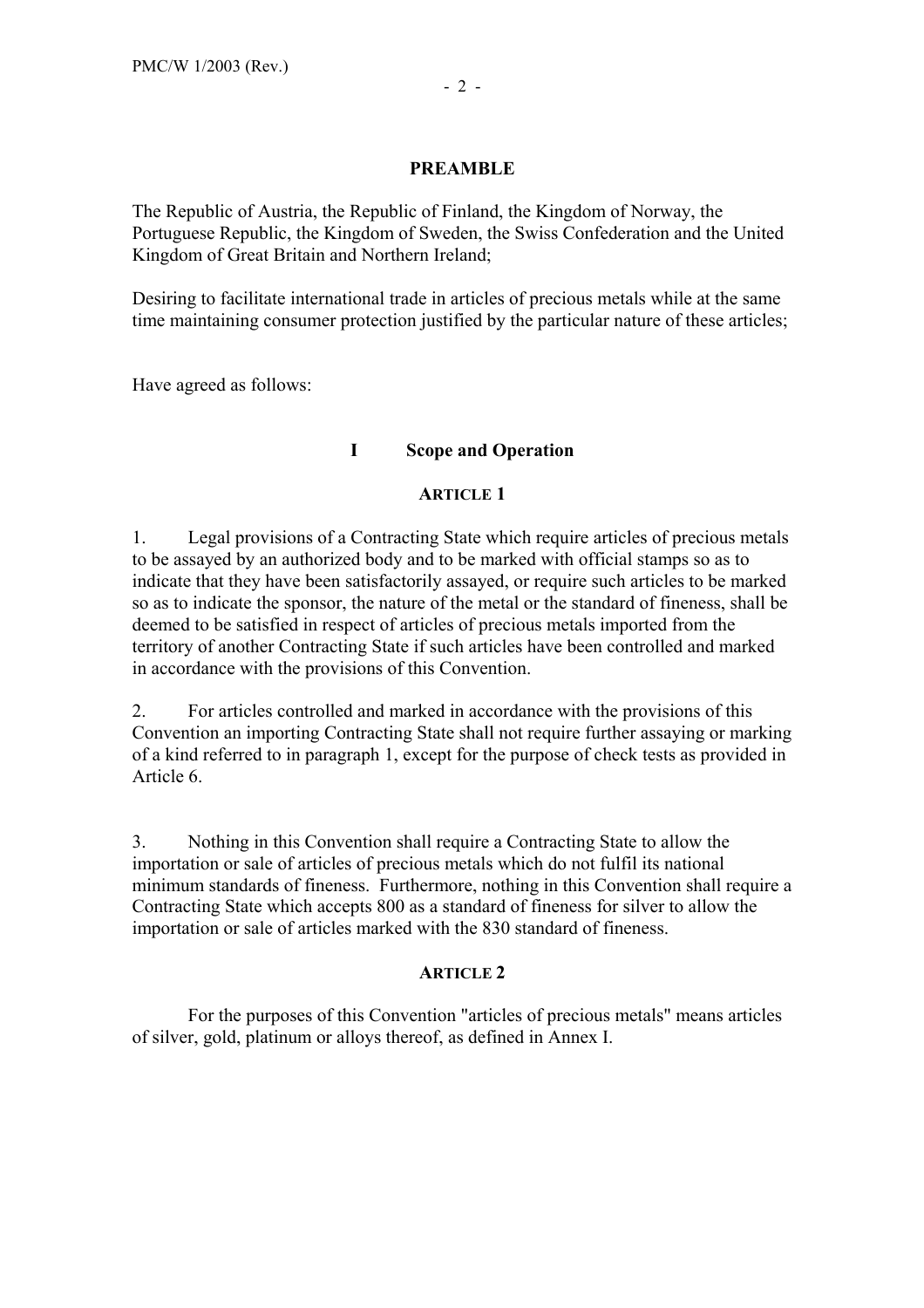1. In order to benefit from the provisions of Article 1, articles of precious metals must be:

- (a) submitted to an authorized assay office appointed in accordance with Article 5;
- (b) controlled by the authorized assay office in accordance with the rules and procedures laid down in Annexes I and II;
- (c) marked with the marks as prescribed in Annex II, including the Common Control Mark as described in paragraph 8 thereof.

2. The benefits of Article 1 shall not be applicable to articles of precious metals which, after being marked as prescribed in Annex II, have had any of these marks altered or obliterated.

#### **ARTICLE 4**

 The Contracting States shall not be obliged to apply the provisions of paragraphs 1 and 2 of Article 1 to articles of precious metals which, since being submitted to an authorized assay office, and controlled and marked as prescribed in Article 3, have been altered by addition or in any other manner.

## **II Control and Sanctions**

#### **ARTICLE 5**

1. Each Contracting State shall appoint one or more assay offices which shall be the only bodies authorized in its territory to carry out the control of articles of precious metals provided for in this Convention and to apply its own appointed assay office mark and the Common Control Mark.

2. Each Contracting State shall notify the depositary of the appointment of such authorized assay offices and of their assay office marks and any withdrawal of this authorization from any assay office previously appointed. The depositary shall immediately notify all other Contracting States accordingly.

#### **ARTICLE 6**

 The provisions of this Convention shall not prevent a Contracting State from carrying out check tests on articles of precious metals bearing the marks provided for in this Convention. Such tests shall not be carried out in such a way as to hamper unduly the importation or sale of articles of precious metals marked in conformity with the provisions of this Convention.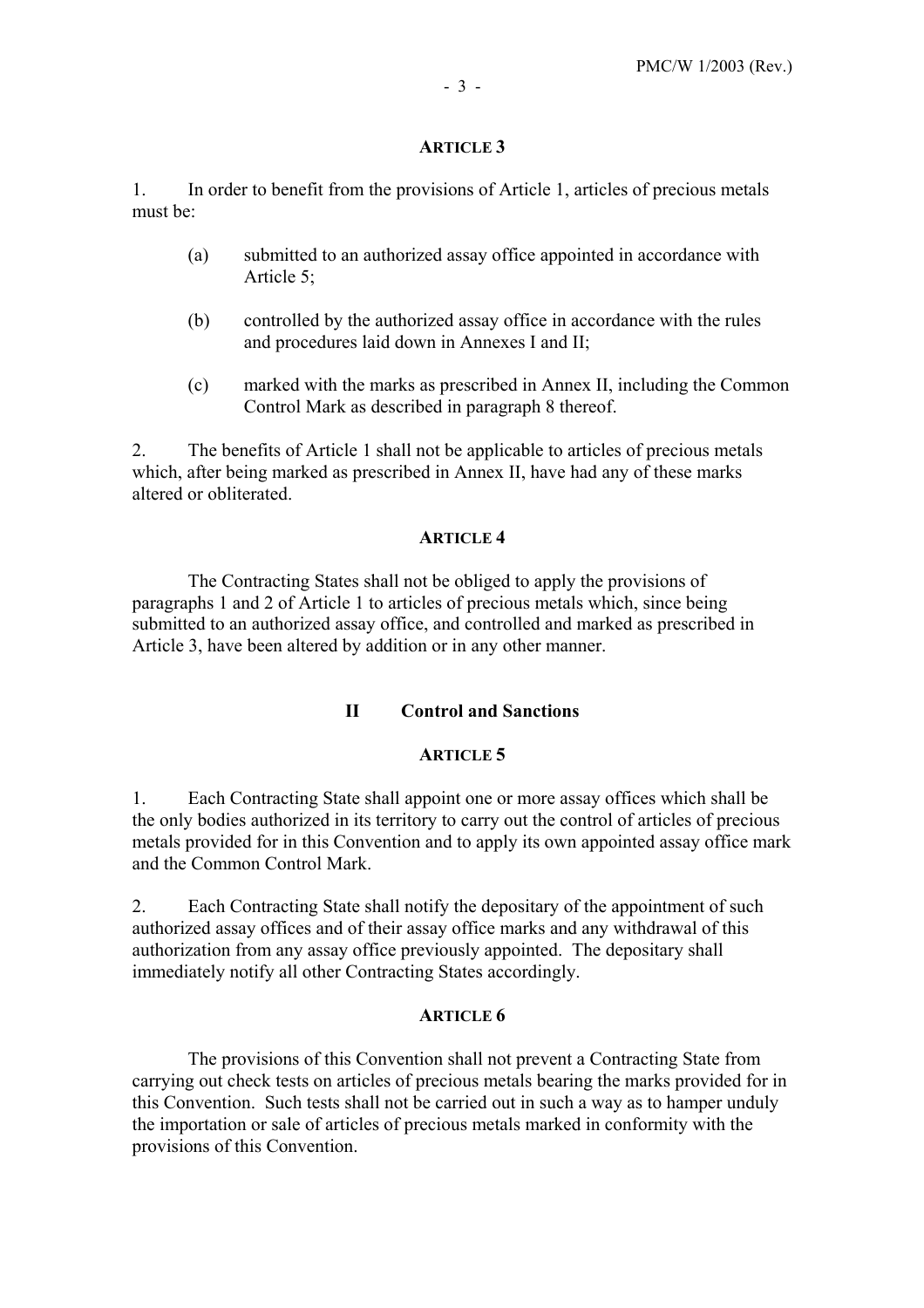The Contracting States hereby empower the depositary to register with the World Intellectual Property Organization (WIPO), in accordance with the Convention of Paris for the Protection of Industrial Property, the Common Control Mark as a national hallmark of each Contracting State. The depositary shall also do so in the case of a Contracting State in relation to which this Convention enters into force at a later date or in the case of an acceding State.

#### **ARTICLE 8**

1. Each Contracting State shall have and maintain legislation prohibiting subject to penalties, any forgery or misuse of the Common Control Mark provided for by this Convention or of the marks of the authorized assay offices which have been notified in accordance with paragraph 2 of Article 5, and any unauthorized alteration to the article or alteration or obliteration of the fineness mark or responsibility mark after the Common Control Mark has been applied.

2. Each Contracting State undertakes to institute proceedings under such legislation when sufficient evidence of forgery or misuse of the Common Control Mark or marks of the authorized assay offices, or unauthorized alteration to the article or alteration or obliteration of the fineness mark or responsibility mark after the Common Control Mark has been applied is discovered or brought to its attention by another Contracting State or, where more appropriate, to take other suitable action.

## **ARTICLE 9**

1. If an importing Contracting State or one of its assay offices has reason to believe that an assay office of an exporting Contracting State has affixed the Common Control Mark without having complied with the relevant provisions of this Convention, the assay office by which the articles are purported to have been marked shall be immediately consulted, and the latter assay office shall promptly lend all reasonable assistance for the investigation of the case. If no satisfactory settlement is reached, either of the parties may refer the case to the Standing Committee by notifying its Chairman. In such a case the Chairman shall convene a meeting of the Standing Committee not later than one month from the receipt of such notification.

2. If any matter has been referred to the Standing Committee under paragraph 1, the Standing Committee may, after having given an opportunity for the parties concerned to be heard, make recommendations as to the appropriate action to be taken.

3. If within a reasonable time a recommendation referred to in paragraph 2 has not been complied with, or the Standing Committee has failed to make any recommendation, the importing Contracting State may then introduce such additional surveillance of articles of precious metals marked by that particular assay office and entering its territory, as it considers necessary, including the right temporarily to refuse to accept such articles. Such measures shall immediately be notified to all Contracting States and shall be reviewed from time to time by the Standing Committee.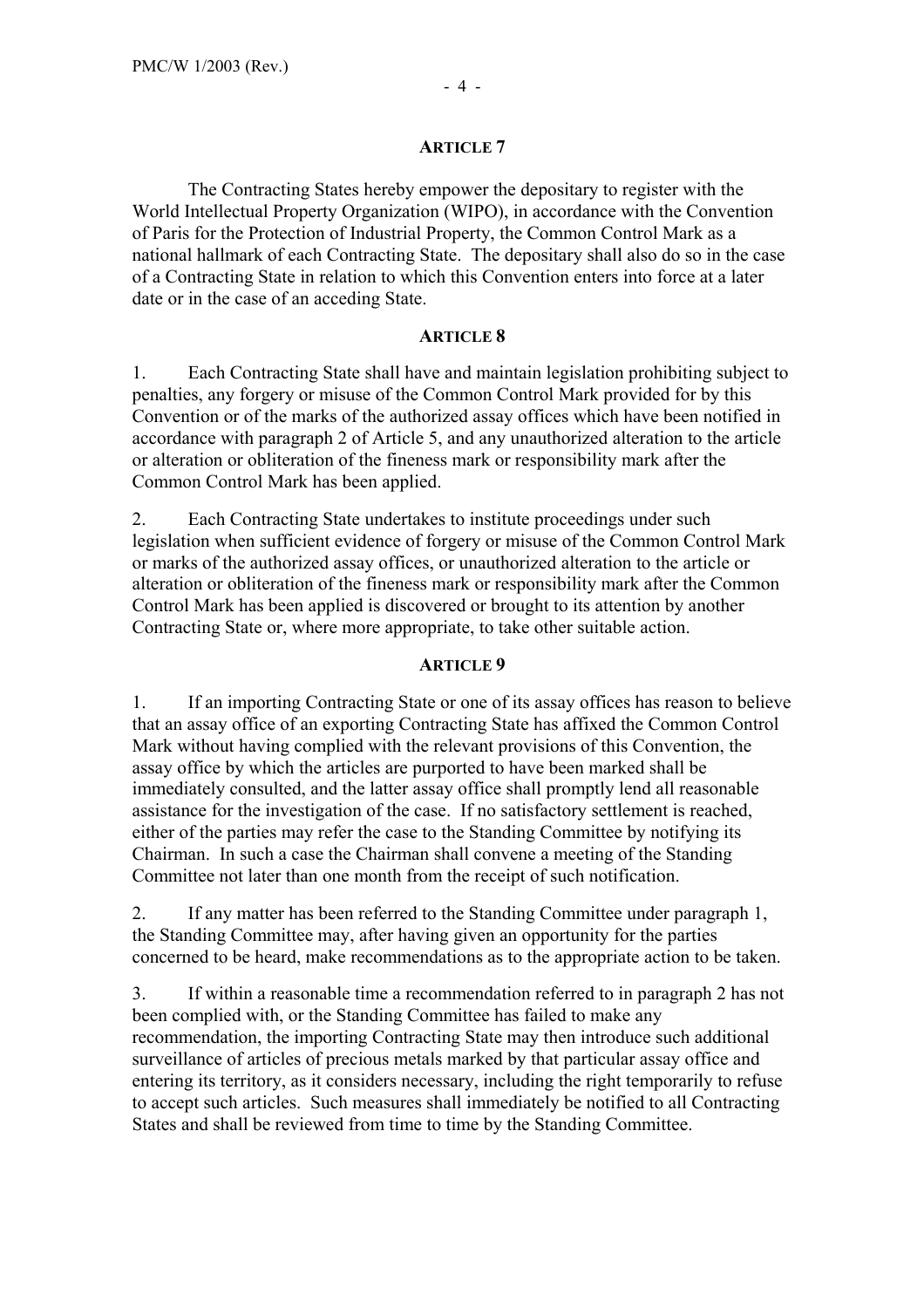4. Where there is evidence of repeated and grave misapplication of the Common Control Mark the importing Contracting State may temporarily refuse to accept articles bearing the assay office mark of the assay office concerned whether or not controlled and marked in accordance with this Convention. In such a case the importing Contracting State shall immediately notify all other Contracting States and the Standing Committee shall meet within one month to consider the matter.

#### **III Standing Committee and Amendments**

#### **ARTICLE 10**

1. A Standing Committee is hereby established on which each Contracting State shall be represented. Each Contracting State shall have one vote.

2. The tasks of the Standing Committee shall be:

to consider and review the operation of this Convention;

to promote technical and administrative co-operation between the Contracting States in matters dealt with by this Convention;

to consider measures for securing uniform interpretation and application of the provisions of this Convention;

to encourage the adequate protection of the marks against forgery and misuse;

to make recommendations in the case of any matter referred to it under the provisions of paragraph 2 of Article 9, or for the settlement of any dispute arising out of the operation of this Convention which is presented to the Standing Committee;

to examine whether the arrangements of a State interested in acceding to this Convention comply with the conditions of the Convention and its Annexes and to make a report in that respect for consideration by the Contracting States.

3. The Standing Committee shall adopt rules of procedure for its meeting including rules for the convening of such meetings. This Committee shall meet at least once a year. The first meeting shall be convened by the depositary not later than six months after the coming into force of this Convention.

4. The Standing Committee may make recommendations on any question relating to the implementation of this Convention or make proposals for the amendment of this Convention or its Annexes. Such recommendations or proposals shall be transmitted to the depositary who shall notify all Contracting States.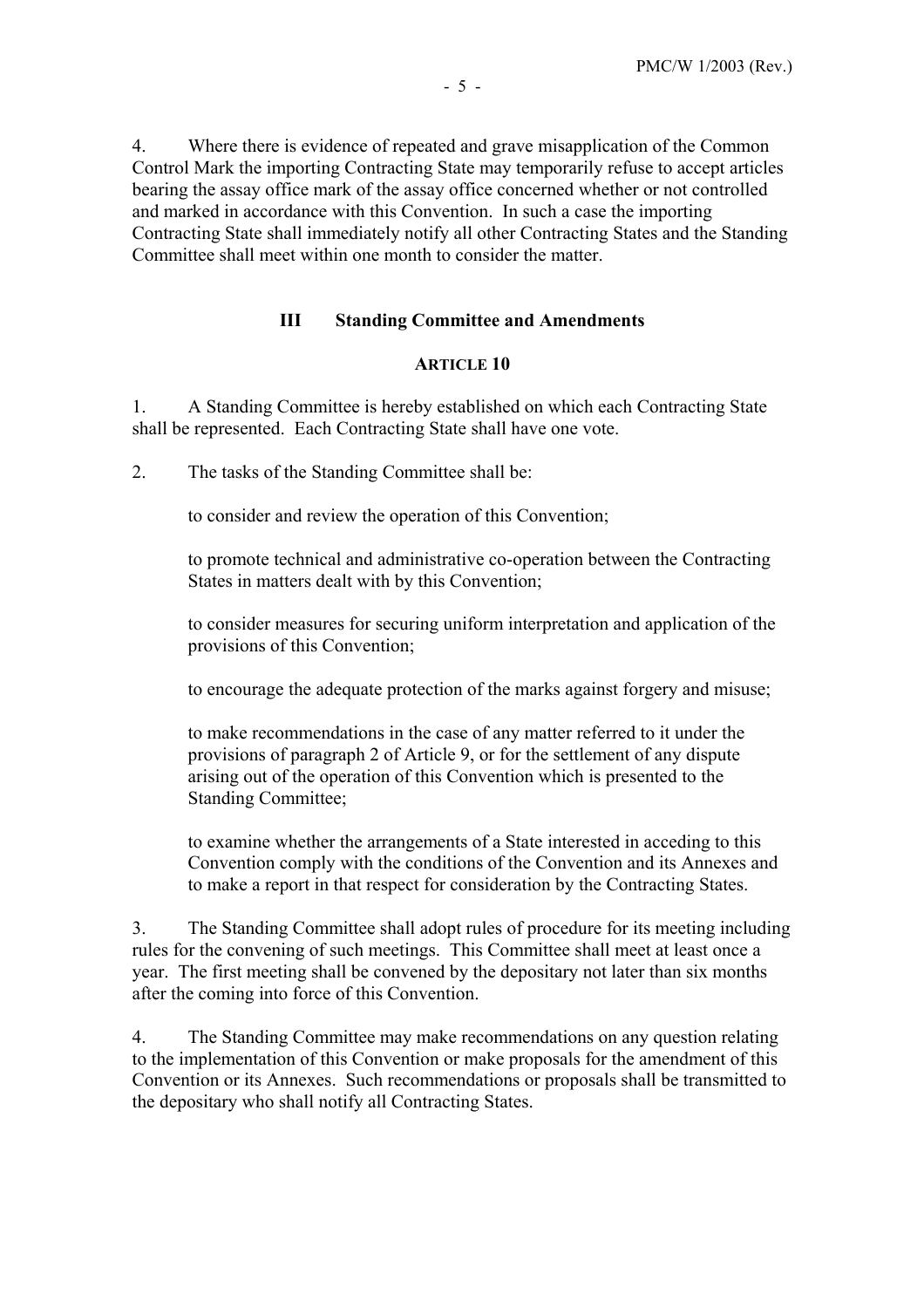1. In the case of a proposal received from the Standing Committee for amendment of the Annexes to the Convention the depositary shall notify all Contracting States and invite their Governments to give their consent to the proposed amendment within four months. Such consent may be conditional in order to meet internal constitutional requirements.

2. Unless a negative reply has been received from the Government of a Contracting State within the period mentioned in paragraph 1, the amendment to the Annexes shall come into force six months after the expiration of this period unless a later date for its entry into force has been provided for in the amendment, and provided that the conditions in any consent referred to in paragraph 1 have been fulfilled. The depositary shall notify the entry into force and the relevant date to all Contracting States.

3. In the case of a proposal received from the Standing Committee for the amendment of the Articles to the Convention, or in the case of a proposal for amendment of the Convention or its Annexes received from a Contracting State, the depositary shall submit such proposals for acceptance to all Contracting States.

4. If within three months from the date of the submission of a proposal for amendment under paragraph 3 a Contracting State requests that negotiations be opened on the proposal, the depositary shall arrange for such negotiations to be held.

5. Provided it is accepted by all Contracting States, an amendment to this Convention or its Annexes proposed under paragraph 3 shall enter into force one month after deposit of the last instrument of acceptance unless another date is provided for in the amendment. Instruments of acceptance shall be deposited with the depositary who shall notify all Contracting States.

## **IV Final Provisions**

## **ARTICLE 12**

1. Any State being a Member of the United Nations or of any of the specialized agencies or of the International Atomic Energy Agency or a Party to the Statute of the International Court of Justice and having arrangements for the assay and marking of articles of precious metals necessary to comply with the requirements of the Convention and its Annexes may, upon invitation of the Contracting States to be transmitted by the depositary government, accede to this Convention.

2. The Governments of the Contracting States shall base their decision whether to invite a State to accede primarily on the report referred to in paragraph 2 of Article 10.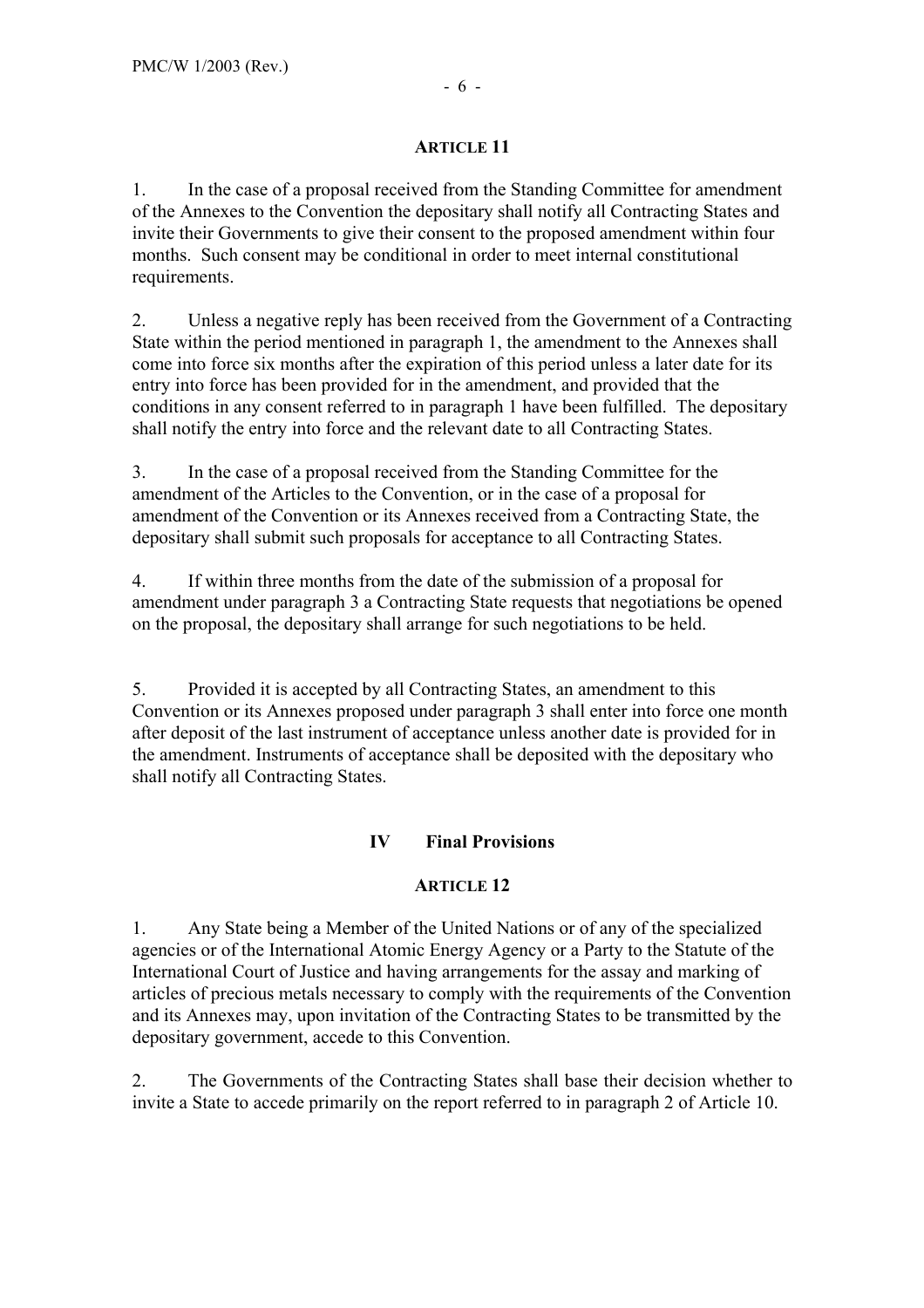3. The invited State may accede to this Convention by depositing an instrument of accession with the depositary which shall notify all other Contracting States. The accession shall become effective three months after deposit of that instrument.

#### **ARTICLE 13**

 The Kingdom of Denmark and the Republic of Iceland, which participated in the drafting of this Convention, may accede to it by depositing an instrument of accession with the depositary. The accession shall become effective two months after the date of deposit of that instrument, but not before the expiry of the period of four months mentioned in paragraph 2 of Article 16.

#### **ARTICLE 14**

1. The Government of any signatory or acceding State may, when depositing its instrument of ratification or accession, or at any time thereafter, declare in writing to the depositary that this Convention shall apply to all or part of the territories, designated in the declaration, for the external relations of which it is responsible. The depositary shall communicate any such declaration to the Governments of all other Contracting **States** 

2. If the declaration was made at the time of the deposit of the instrument of ratification or accession this Convention shall enter into force in relation to those territories on the same date as the Convention enters into force in relation to the State having made the declaration. In all other cases the Convention shall enter into force in relation to those territories three months after the declaration has been received by the depositary.

3. The application of this Convention to all or part of such territories may be terminated by the Government of the State having made the declaration referred to in paragraph 1 provided that it gives three months' notice in writing to the depositary which shall notify all other Contracting States.

#### **ARTICLE 15**

 Any Contracting State may withdraw from this Convention provided that it gives twelve months' notice in writing to the depositary who shall notify all Contracting States, or on such other terms as may be agreed upon by the Contracting States. Each Contracting State undertakes that, in the event of its withdrawal from the Convention, it will cease after withdrawal to use or apply the Common Control Mark for any purpose.